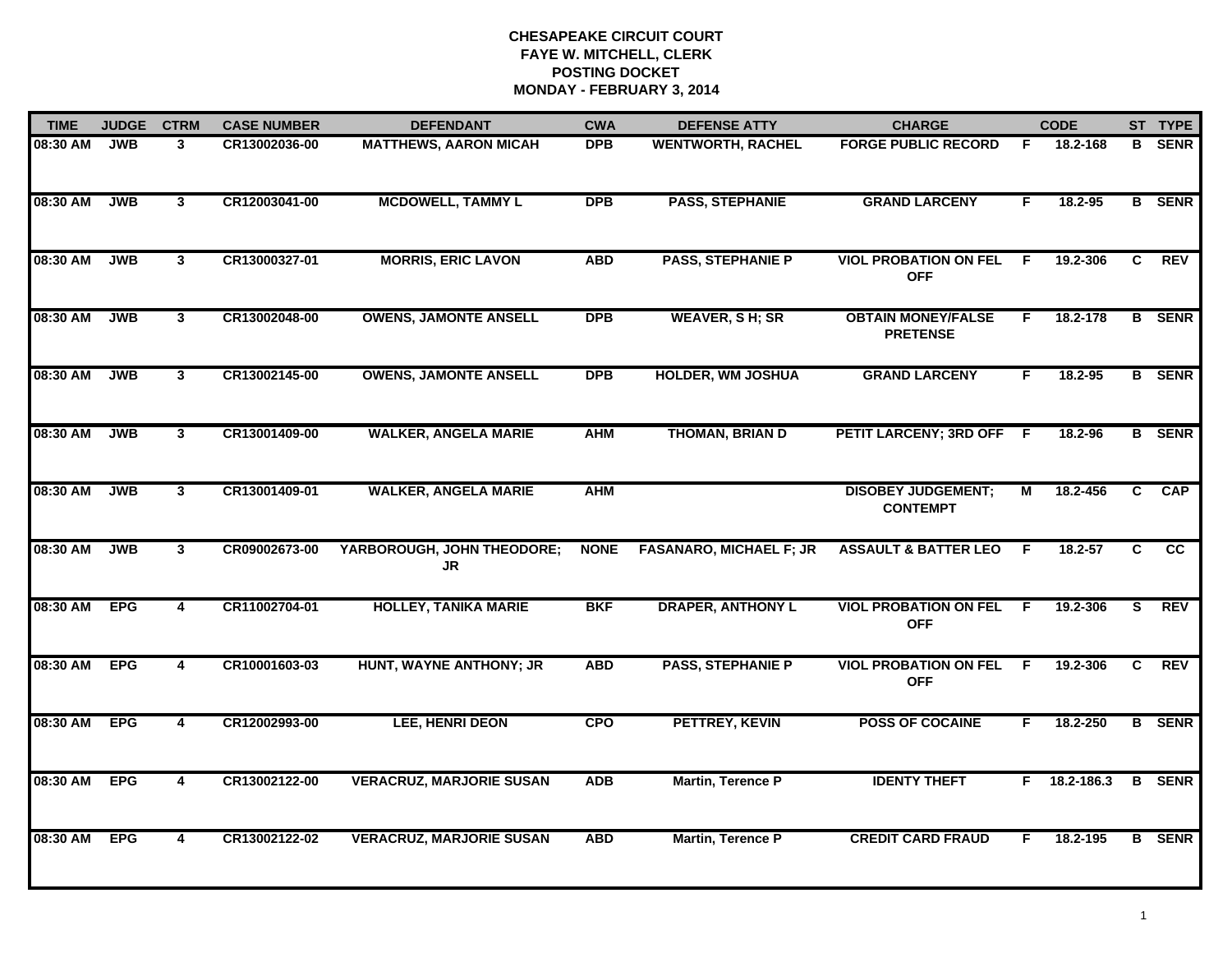| <b>TIME</b>   | <b>JUDGE</b> | <b>CTRM</b>             | <b>CASE NUMBER</b> | <b>DEFENDANT</b>                   | <b>CWA</b> | <b>DEFENSE ATTY</b>        | <b>CHARGE</b>                              |    | <b>CODE</b>         |                         | ST TYPE         |
|---------------|--------------|-------------------------|--------------------|------------------------------------|------------|----------------------------|--------------------------------------------|----|---------------------|-------------------------|-----------------|
| 08:30 AM      | <b>EPG</b>   | 4                       | CR13002122-03      | <b>VERACRUZ, MARJORIE SUSAN</b>    | <b>ABD</b> | Martin, Terence P          | <b>IDENTY THEFT</b>                        |    | $F$ 18.2-186.3      | B                       | <b>SENR</b>     |
| 08:30 AM      | <b>EPG</b>   | $\overline{4}$          | CR13000025-00      | <b>WYMAN, JASON A</b>              | <b>CPO</b> | <b>PASS, STEPHANIE</b>     | <b>POSS OF HEROIN</b>                      | F. | 18.2-250            | в                       | <b>CC</b>       |
| 08:30 AM      | <b>EPG</b>   | $\overline{4}$          | CR13000025-00      | <b>WYMAN, JASON A</b>              | <b>CPO</b> | <b>PASS, STEPHANIE</b>     | <b>POSS OF HEROIN</b>                      | F. | 18.2-250            | $\overline{\mathbf{B}}$ | $\overline{DD}$ |
| 08:30 AM      | <b>MATA</b>  | 5                       | CR13000797-00      | <b>BAKER, CHRISTIANA R</b>         | <b>SMK</b> | <b>ZEDD, GORDON A</b>      | <b>SHOPLIFTING</b>                         | М  | 18.2-103            | S.                      | <b>DD</b>       |
| 08:30 AM      | <b>MATA</b>  | 5                       | CR13001423-00      | <b>BAWAB, JOSEPHINE ANN</b>        | <b>BKF</b> |                            | 45/35 SP                                   |    | $I$ F.46.2-875      | -S                      | <b>DSR</b>      |
| 08:30 AM MATA |              | 5                       | CR13001995-00      | <b>KOLESKI, ALAN ALBERT</b>        | <b>AEP</b> | Winn, A Robinson           | UNAUTHORIZE USE OF VEH F A.18.2-102 C SENR |    |                     |                         |                 |
| 08:30 AM      | <b>MATA</b>  | $\overline{\mathbf{5}}$ | CR13001995-01      | <b>KOLESKI, ALAN ALBERT</b>        | <b>AEP</b> | Winn, A Robinson           | <b>DUI-3RD</b>                             |    | $F$ C.18.2-266      |                         | <b>C SENR</b>   |
| 08:30 AM      | <b>MATA</b>  | $\overline{5}$          | CR13001995-02      | <b>KOLESKI, ALAN ALBERT</b>        | <b>AEP</b> | Winn, A Robinson           | <b>LIC REVOKED 2ND</b>                     |    | F 46.2-391D3 C SENR |                         |                 |
| 08:30 AM      | <b>MATA</b>  | 5                       | CR13001581-00      | <b>MCNAIR, ASHLEY CHANTAL</b>      | <b>WHC</b> | <b>TAYLOR, MATTHEW; SR</b> | <b>EMBEZZLEMENT-FELONY</b>                 | F. | 18.2-111            |                         | <b>B</b> SENR   |
| 08:30 AM      | <b>MATA</b>  | 5                       | CR11002154-02      | <b>ORLANDO, ROBERT MICHAEL; JR</b> | <b>MSI</b> | <b>SLAVEN, RONALD</b>      | <b>VIOL PROBATION ON FEL</b><br><b>OFF</b> | F. | 19.2-306            | C                       | <b>REV</b>      |
| 08:30 AM MATA |              | 5                       | CR13001463-00      | <b>SARMIENTO, JOSE A; JR</b>       | <b>BKF</b> | <b>SHANNON, KRISTEN</b>    | <b>POSS MARIJUANA</b>                      |    | M 18.2-250.1        | -S                      | <b>DD</b>       |
| 08:30 AM      | <b>RDS</b>   | 6                       | CR12001124-09      | <b>HERBORN, SABRINA DAWN</b>       | <b>CEE</b> | <b>GILCHRIST, KIRK A</b>   | <b>VIOL PROBATION ON FEL</b><br><b>OFF</b> | F. | 19.2-306            |                         | <b>REV</b>      |
| 08:30 AM      | <b>RDS</b>   | 6                       | CR13000791-00      | KING, ROBERT EARL; III             | <b>AEP</b> | Taylor, Matthew T; SR      | <b>GRAND LARCENY</b>                       | F. | 18.2-95             |                         | C SENR          |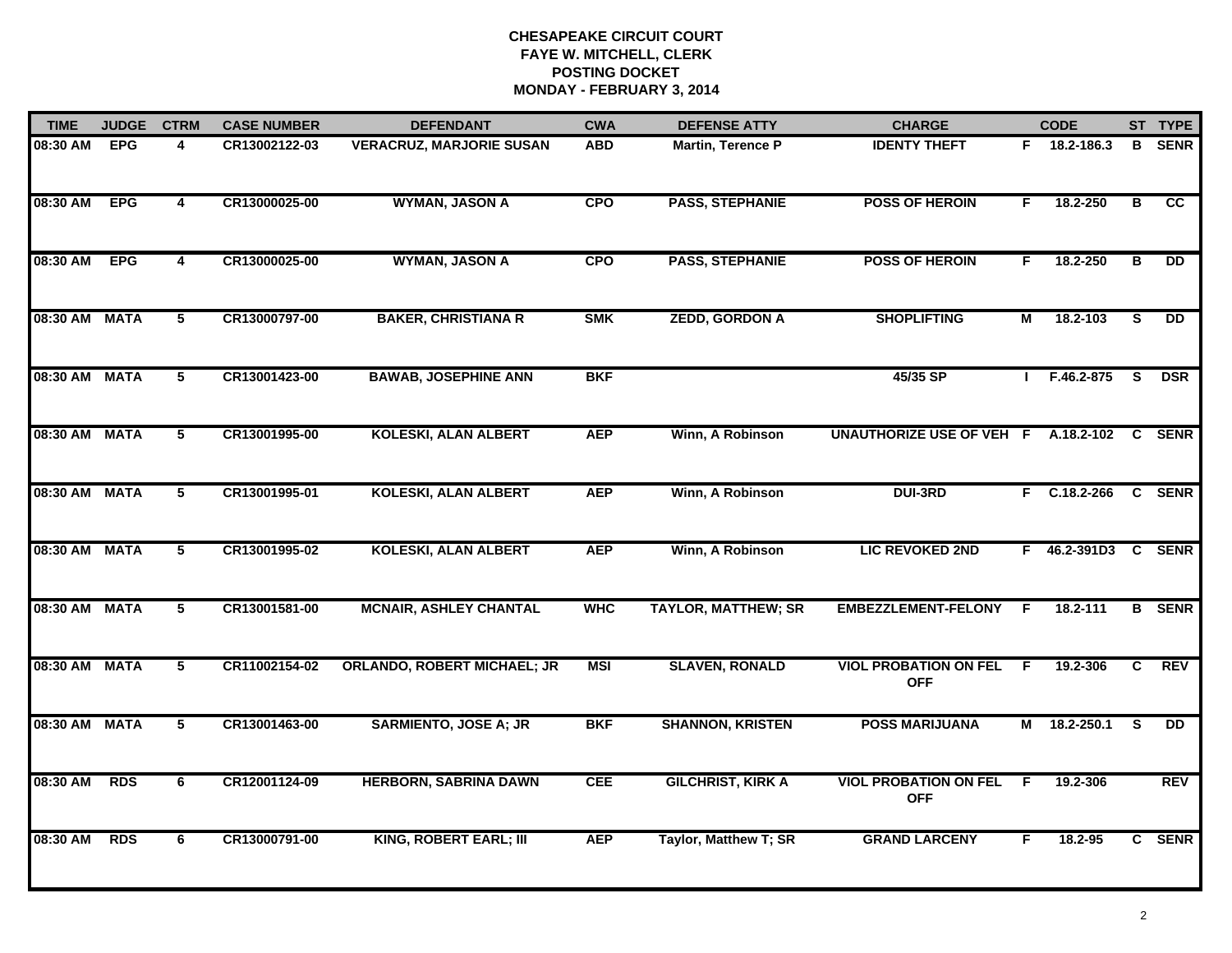| <b>TIME</b> | <b>JUDGE</b> | <b>CTRM</b>    | <b>CASE NUMBER</b> | <b>DEFENDANT</b>              | <b>CWA</b> | <b>DEFENSE ATTY</b>   | <b>CHARGE</b>                                   |     | <b>CODE</b>     |              | ST TYPE       |
|-------------|--------------|----------------|--------------------|-------------------------------|------------|-----------------------|-------------------------------------------------|-----|-----------------|--------------|---------------|
| 08:30 AM    | <b>RDS</b>   | 6              | CR09003077-00      | <b>KRAEMER, ROBERT EDWARD</b> | <b>SMK</b> | <b>COOPER, WANDA</b>  | <b>ASSAULT &amp; BATTER WIFE</b>                | M   | 18.2-57.2       | в            | UA            |
| 08:30 AM    | <b>RDS</b>   | 6              | CR13001945-00      | PEPPERS, CANDACE NICOLE       | <b>CEE</b> | Taylor, Matthew T; SR | <b>GRAND LARCENY</b>                            | F   | 18.2-95         |              | <b>B</b> SENR |
| 08:30 AM    | <b>RDS</b>   | 6              | CR13001945-01      | PEPPERS, CANDACE NICOLE       | <b>CEE</b> | Taylor, Matthew T; SR | <b>POSS STOLEN PROP</b><br><b>W/INTENT SELL</b> |     | $F$ 18.2-108.01 |              | <b>B</b> SENR |
| 08:30 AM    | <b>RDS</b>   | 6              | CR13001843-00      | <b>RABSATT, RUDELL ODANE</b>  | <b>SNS</b> | Gilchrist, Kurt A.    | <b>AGG SEX BATT BY STEP</b><br><b>PARENT</b>    | F.  | 18.2-67.3       |              | C SENR        |
| 08:30 AM    | <b>RDS</b>   | 6              | CR13001843-01      | <b>RABSATT, RUDELL ODANE</b>  | <b>SNS</b> | Gilchrist, Kurt A.    | <b>AGG SEX BATT BY STEP</b><br><b>PARENT</b>    | F.  | 18.2-67.3       | $\mathbf{c}$ | <b>SENR</b>   |
| 08:30 AM    | <b>RDS</b>   | 6              | CR13001843-02      | <b>RABSATT, RUDELL ODANE</b>  | <b>SNS</b> | Gilchrist, Kurt A.    | <b>AGG SEX BATT BY STEP</b><br><b>PARENT</b>    | F   | 18.2-67.3       | C.           | <b>SENR</b>   |
| 08:30 AM    | <b>RDS</b>   | 6              | CR13001843-03      | <b>RABSATT, RUDELL ODANE</b>  | <b>SNS</b> | Gilchrist, Kurt A.    | <b>CARNAL KNOWLEDGE OF A F</b><br><b>MINOR</b>  |     | $18.2 - 63$     | C            | <b>SENR</b>   |
| 08:30 AM    | <b>RDS</b>   | 6              | CR13001843-04      | <b>RABSATT, RUDELL ODANE</b>  | <b>SNS</b> | Gilchrist, Kurt A.    | <b>CARNAL KNOWLEDGE OF A F</b><br><b>MINOR</b>  |     | $18.2 - 63$     |              | C SENR        |
| 08:30 AM    | <b>RDS</b>   | 6              | CR13001843-07      | <b>RABSATT, RUDELL ODANE</b>  | <b>SNS</b> | Gilchrist, Kurt A.    | <b>INDECENT LIBERTIES</b><br><b>W/CHILD</b>     | F.  | 18.2-370.1      |              | C SENR        |
| 08:30 AM    | <b>RDS</b>   | 6              | CR12000531-01      | <b>WALKER, ANGELA MARIE</b>   | <b>AHM</b> |                       | <b>VIOL PROBATION ON FEL</b><br><b>OFF</b>      | F.  | 19.2-306        | C.           | <b>REV</b>    |
| 09:30 AM    | <b>RDS</b>   | $\overline{2}$ | CR13002723-00      | <b>GRANADO, ELISEO; JR</b>    | <b>PLC</b> | <b>JAMES, ANDREW</b>  | <b>DUI-1ST</b>                                  |     | M A.18.2-266    | B            | <b>ADAT</b>   |
| 09:30 AM    | <b>RDS</b>   | $\overline{2}$ | CR13000538-01      | <b>GRIFFIN, TOMMY LEE</b>     |            |                       | <b>VIOL PROBATION ON FEL</b><br><b>OFF</b>      | F.  | 19.2-306        |              | C ADAT        |
| 09:30 AM    | <b>RDS</b>   | $\mathbf{2}$   | CR14000141-00      | <b>GRIFFIN, TOMMY LEE</b>     |            |                       | <b>VIOL PROBATION ON FEL</b><br><b>OFF</b>      | - F | 19.2-306        |              | C ADAT        |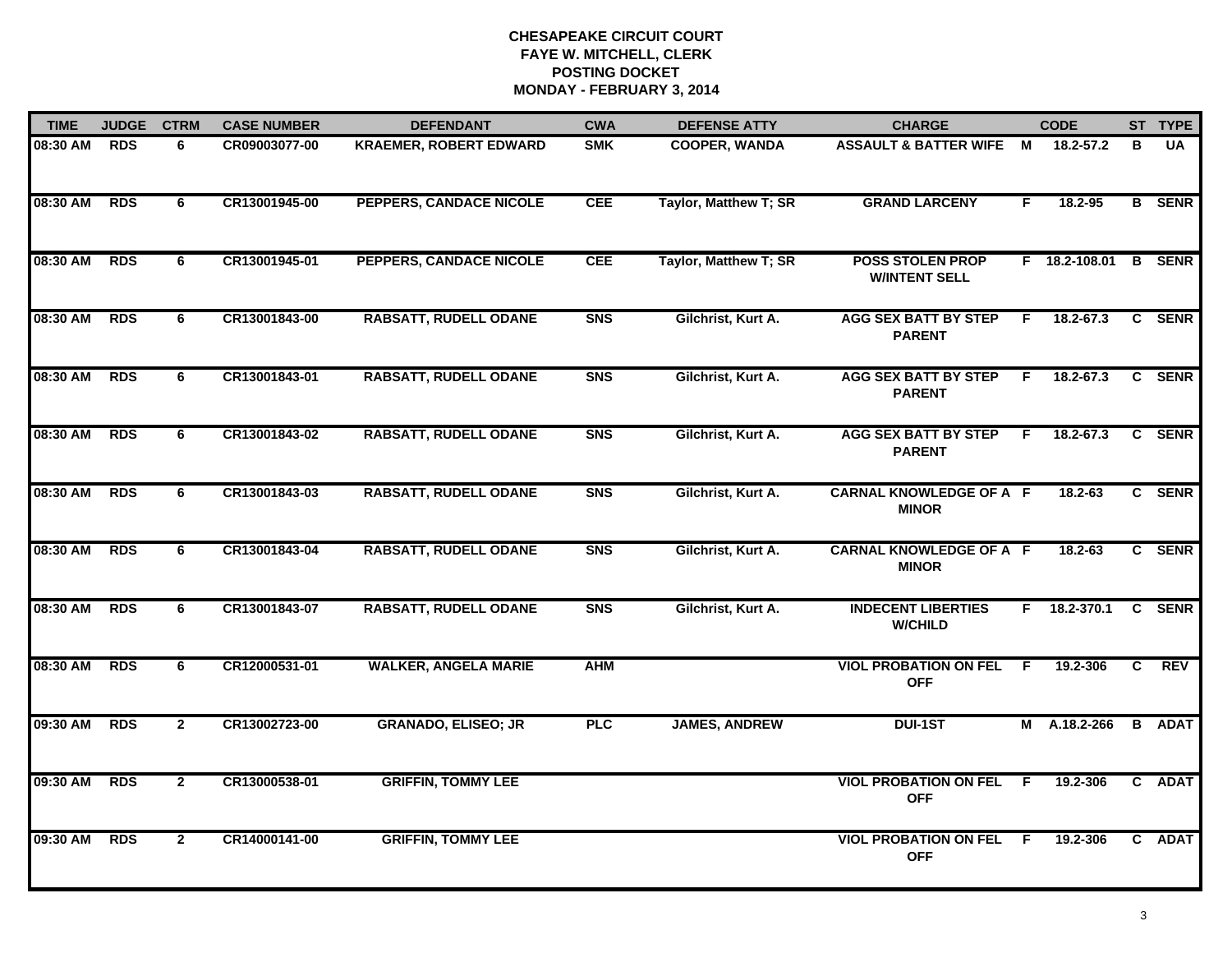| <b>TIME</b> | <b>JUDGE</b> | <b>CTRM</b>             | <b>CASE NUMBER</b> | <b>DEFENDANT</b>            | <b>CWA</b> | <b>DEFENSE ATTY</b>     | <b>CHARGE</b>                                    |                | <b>CODE</b>   | ST TYPE |
|-------------|--------------|-------------------------|--------------------|-----------------------------|------------|-------------------------|--------------------------------------------------|----------------|---------------|---------|
| 10:00 AM    | <b>JWB</b>   | $\mathbf{3}$            | CR13002118-00      | <b>FENTON, SANDRA</b>       | <b>ASA</b> | <b>HOLDER, JOSHUA</b>   | <b>ROBBERY: BANK W/ USE OF F</b><br><b>GUN</b>   |                | 18.2-58       | C TRYL  |
| 10:00 AM    | <b>JWB</b>   | $\overline{\mathbf{3}}$ | CR13002118-01      | <b>FENTON, SANDRA</b>       | <b>ASA</b> | <b>HOLDER, JOSHUA</b>   | <b>USE FIREARM IN FELONY</b><br>2ND OFF          | - F            | $18.2 - 53.1$ | C TRYL  |
| 10:00 AM    | <b>JWB</b>   | 3                       | CR13002118-02      | <b>FENTON, SANDRA</b>       | <b>ASA</b> | <b>HOLDER, JOSHUA</b>   | <b>ROBBERY: BANK ARMED-</b><br><b>CONSPIRE</b>   | $\overline{F}$ | 18.2-58       | C TRYL  |
| 10:00 AM    | <b>JWB</b>   | $\mathbf{3}$            | CR13002117-00      | <b>GOODSON, DUANE</b>       | <b>ASA</b> | <b>BARLOW, JASON</b>    | <b>ROBBERY: BANK W/ USE OF F</b><br><b>GUN</b>   |                | $18.2 - 58$   | C TRYL  |
| 10:00 AM    | <b>JWB</b>   | 3                       | CR13002117-01      | <b>GOODSON, DUANE</b>       | <b>ASA</b> | <b>BARLOW, JASON</b>    | <b>USE FIREARM IN FELONY</b><br>2ND OFF          | - F            | 18.2-53.1     | C TRYL  |
| 10:00 AM    | JWB          | 3                       | CR13002117-02      | <b>GOODSON, DUANE</b>       | <b>ASA</b> | <b>BARLOW, JASON</b>    | <b>ROBBERY: BANK ARMED: F</b><br><b>CONSPIRE</b> |                | 18.2-58       | C TRYL  |
| 10:00 AM    | <b>JWB</b>   | 3                       | CR14000075-00      | <b>PHIELDS, BRENT ALLEN</b> | <b>SNS</b> | <b>NICHOLAS, LESLEE</b> | <b>UTTER FORGED CHECK</b>                        | F.             | 18.2-172      | C PLEA  |
| 10:00 AM    | <b>JWB</b>   | $\overline{\mathbf{3}}$ | CR14000075-01      | <b>PHIELDS, BRENT ALLEN</b> | <b>SNS</b> | <b>NICHOLAS, LESLEE</b> | <b>FORGERY CHECK</b>                             | F.             | 18.2-172      | C PLEA  |
| 10:00 AM    | <b>JWB</b>   | $\mathbf{3}$            | CR14000075-02      | <b>PHIELDS, BRENT ALLEN</b> | <b>SNS</b> | <b>NICHOLAS, LESLEE</b> | <b>UTTER FORGED CHECK</b>                        | F.             | 18.2-172      | C PLEA  |
| 10:00 AM    | <b>JWB</b>   | 3                       | CR14000075-03      | PHIELDS, BRENT ALLEN        | <b>SNS</b> | <b>NICHOLAS, LESLEE</b> | <b>FORGE CHECK</b>                               | F.             | 18.2-172      | C PLEA  |
| 10:00 AM    | <b>JWB</b>   | $\mathbf{3}$            | CR14000075-04      | <b>PHIELDS, BRENT ALLEN</b> | <b>SNS</b> | <b>NICHOLAS, LESLEE</b> | <b>UTTER FORGED CHECK</b>                        | F              | 18.2-172      | C PLEA  |
| 10:00 AM    | <b>JWB</b>   | $\mathbf{3}$            | CR14000075-05      | <b>PHIELDS, BRENT ALLEN</b> | <b>SNS</b> | <b>NICHOLAS, LESLEE</b> | <b>FORGE CHECK</b>                               | F.             | 18.2-172      | C PLEA  |
| 10:00 AM    | <b>JWB</b>   | $\mathbf{3}$            | CR14000075-06      | PHIELDS, BRENT ALLEN        | <b>SNS</b> | <b>NICHOLAS, LESLEE</b> | <b>OBTAIN MONEY/FALSE</b><br><b>PRETENSE</b>     | М              | 18.2-178      | C PLEA  |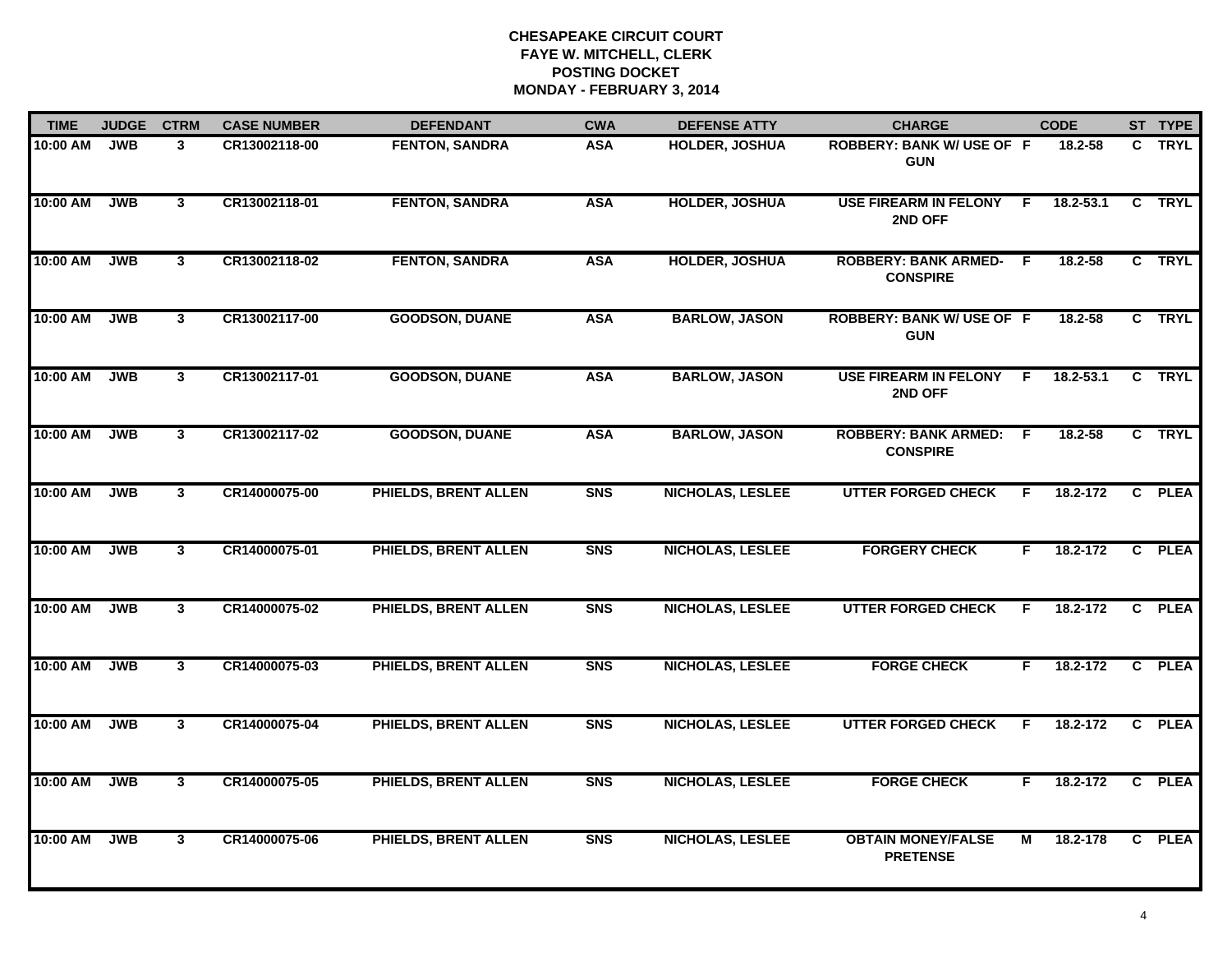| <b>TIME</b> | <b>JUDGE</b> | <b>CTRM</b>             | <b>CASE NUMBER</b> | <b>DEFENDANT</b>                  | <b>CWA</b> | <b>DEFENSE ATTY</b>     | <b>CHARGE</b>                                  |    | <b>CODE</b>   |                         | ST TYPE       |
|-------------|--------------|-------------------------|--------------------|-----------------------------------|------------|-------------------------|------------------------------------------------|----|---------------|-------------------------|---------------|
| 10:00 AM    | <b>JWB</b>   | 3                       | CR14000075-07      | <b>PHIELDS, BRENT ALLEN</b>       | <b>SNS</b> | <b>NICHOLAS, LESLEE</b> | <b>OBTAIN MONEY/FALSE</b><br><b>PRETENSE</b>   | М  | 18.2-178      | C.                      | <b>PLEA</b>   |
| 10:00 AM    | <b>JWB</b>   | $\overline{\mathbf{3}}$ | CR14000075-08      | PHIELDS, BRENT ALLEN              | <b>SNS</b> | <b>NICHOLAS, LESLEE</b> | <b>OBTAIN MONEY/FALSE</b><br><b>PRETENSE</b>   | М  | 18.2-178      | $\mathbf{c}$            | <b>PLEA</b>   |
| 10:00 AM    | <b>JWB</b>   | $\overline{\mathbf{3}}$ | CR13002568-00      | <b>WILLIAMS, DERRICK ANTONIO</b>  | <b>SMK</b> | <b>PASS, STEPHANIE</b>  | <b>MALICIOUS WOUNDING-</b><br><b>ATTEMPTED</b> | F. | $18.2 - 51$   |                         | C TRYL        |
| 10:00 AM    | <b>JWB</b>   | $\mathbf{3}$            | CR13002568-01      | <b>WILLIAMS, DERRICK ANTONIO</b>  |            |                         | <b>DISOBEY JUDGEMENT;</b><br><b>CONTEMPT</b>   | М  | 18.2-456      | C.                      | <b>CAP</b>    |
| 10:00 AM    | <b>EPG</b>   | 4                       | CR13001742-00      | <b>BLOW, SANTINO CHARLES</b>      | <b>AHM</b> | Taylor, Matthew T.; Sr. | FIREARM:POSS BY FELON F 18.2-308.2             |    |               |                         | <b>B</b> TRYL |
| 10:00 AM    | <b>EPG</b>   | 4                       | CR13002596-00      | <b>KRZYS, TIONDRE JOSEPH</b>      | <b>CEE</b> | <b>SPENCER, JO ANNE</b> | <b>GRAND LARCENY</b>                           | F. | 18.2-95       |                         | C TRYL        |
| 10:00 AM    | <b>EPG</b>   | $\overline{\mathbf{4}}$ | CR13002596-01      | <b>KRZYS, TIONDRE JOSEPH</b>      | <b>CEE</b> | <b>SPENCER, JO ANNE</b> | <b>GRAND LARCENY</b>                           | F  | 18.2-95       |                         | C TRYL        |
| 10:00 AM    | <b>EPG</b>   | 4                       | CR13002597-00      | <b>MCCARTHY, MICHAEL FRANCIS</b>  | <b>CEE</b> | <b>JAMES, ANDREW K</b>  | <b>GRAND LARCENY</b>                           | F  | 18.2-95       |                         | <b>B</b> TRYL |
| 10:00 AM    | <b>EPG</b>   | 4                       | CR13002597-01      | <b>MCCARTHY, MICHAEL FRANCIS</b>  | <b>CEE</b> | <b>JAMES, ANDREW K</b>  | <b>STOLEN PROPERTY</b><br><b>W/INTENT SELL</b> |    | F 18.2-108.01 | $\mathbf{B}$            | <b>TRYL</b>   |
| 10:00 AM    | <b>EPG</b>   | 4                       | CR13002597-02      | <b>MCCARTHY, MICHAEL FRANCIS</b>  | <b>CEE</b> | <b>JAMES, ANDREW K</b>  | <b>GRAND LARCENY</b>                           | F. | 18.2-95       |                         | <b>B</b> TRYL |
| 10:00 AM    | <b>RDS</b>   | 6                       | CR11002209-00      | <b>ALSTON, ANTWOINE DOMINIQUE</b> | <b>MSI</b> | <b>JONES, DAVID L</b>   | <b>PWID MARIJUANA</b>                          |    | M 18.2-248.1  | $\overline{\mathbf{B}}$ | <b>ROL</b>    |
| 10:00 AM    | <b>RDS</b>   | 6                       | CR09001653-00      | <b>BRILEY, EDDIE M; JR</b>        | <b>MSI</b> | <b>HUDGINS, BRAD C</b>  | <b>EMBEZZLEMENT</b>                            | F. | 18.2-111      | В                       | RE            |
| 10:00 AM    | <b>RDS</b>   | 6                       | CR14000147-00      | <b>CHENAULT, RYAN DONOVAN</b>     | <b>CPO</b> | <b>Matheny, Amina</b>   | <b>POSS HEROIN</b>                             | F  | 18.2-250      |                         | C PLEA        |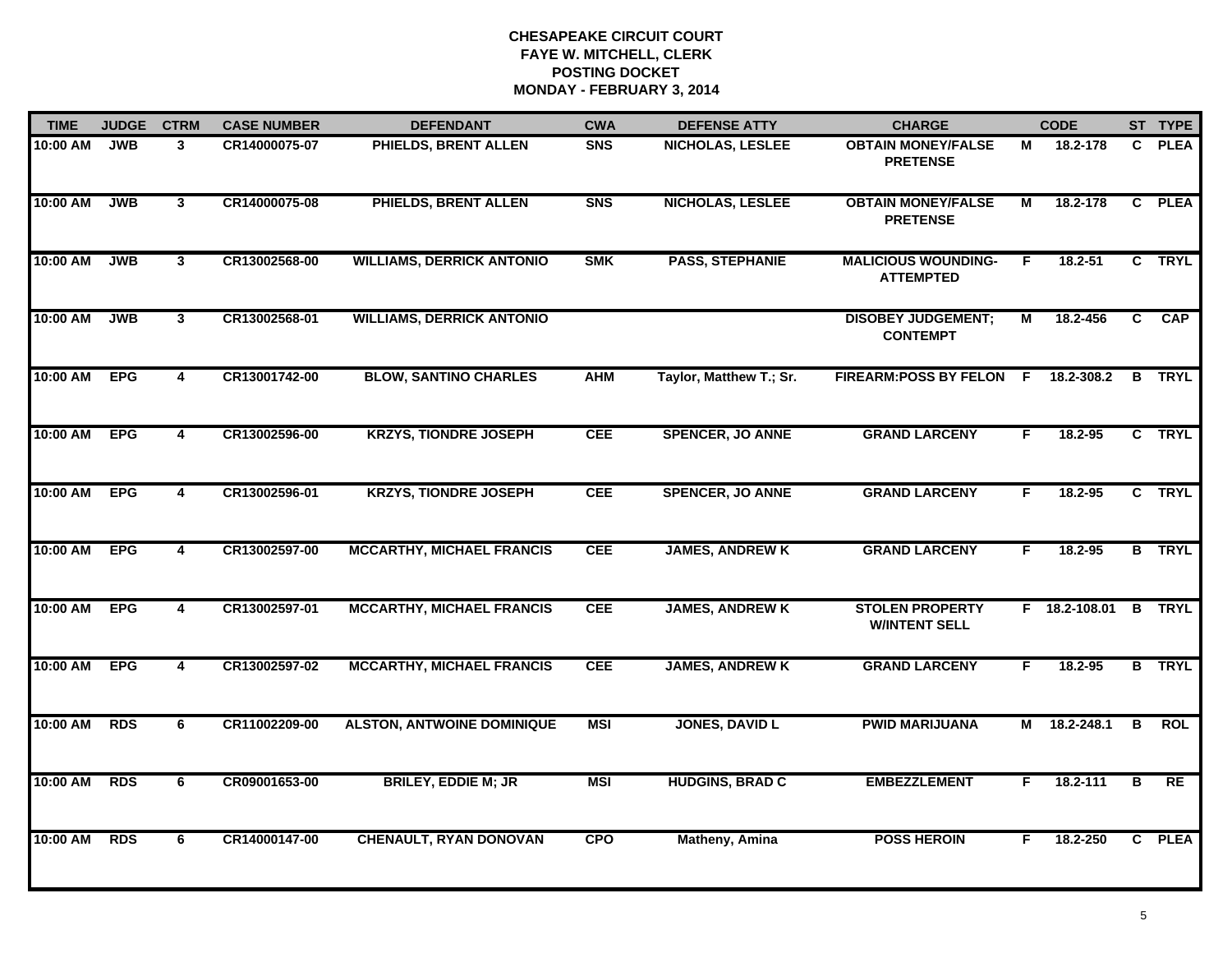| <b>TIME</b> | <b>JUDGE</b> | <b>CTRM</b>    | <b>CASE NUMBER</b> | <b>DEFENDANT</b>                | <b>CWA</b> | <b>DEFENSE ATTY</b>      | <b>CHARGE</b>                                       |    | <b>CODE</b>   |    | ST TYPE       |
|-------------|--------------|----------------|--------------------|---------------------------------|------------|--------------------------|-----------------------------------------------------|----|---------------|----|---------------|
| 10:00 AM    | <b>RDS</b>   | 6              | CR14000031-00      | <b>CURLEY, SABRINA LYNN</b>     | <b>MSI</b> | <b>GILCHRIST, KURT</b>   | <b>POSS SCH I/II CONT SUB</b>                       | F. | 18.2-250      | B. | <b>PLEA</b>   |
| 10:00 AM    | <b>RDS</b>   | 6              | CR14000091-00      | <b>FORD, JERRY FRANKLIN; JR</b> | <b>DPB</b> |                          | <b>CREDIT CARD LARCENY</b>                          | E  | 18.2-192      |    | <b>B</b> PLEA |
| 10:00 AM    | <b>RDS</b>   | 6              | CR14000091-01      | <b>FORD, JERRY FRANKLIN; JR</b> | <b>DPB</b> |                          | <b>CREDIT CARD FRAUD</b>                            | F. | 18.2-195      |    | <b>B</b> PLEA |
| 10:00 AM    | <b>RDS</b>   | 6              | CR11002128-00      | <b>GOULD, GARRISON CLAYTON</b>  | <b>DJW</b> | <b>MARTIN, TERENCE P</b> | <b>FORGERY</b>                                      | F. | 18.2-172      |    | C PLEA        |
| 10:00 AM    | RDS          | 6              | CR11002128-01      | <b>GOULD, GARRISON CLAYTON</b>  | <b>DJW</b> | <b>MARTIN, TERENCE P</b> | <b>UTTERING</b>                                     | F. | 18.2-172      |    | C PLEA        |
| 10:00 AM    | <b>RDS</b>   | 6              | CR11002128-02      | <b>GOULD, GARRISON CLAYTON</b>  | <b>DJW</b> | <b>MARTIN, TERENCE P</b> | <b>OBTAIN MONEY FALSE</b><br><b>PRET &gt;=\$200</b> | F. | 18.2-178      |    | C PLEA        |
| 10:00 AM    | <b>RDS</b>   | 6              | CR11002128-03      | <b>GOULD, GARRISON CLAYTON</b>  | <b>DJW</b> | <b>MARTIN, TERENCE P</b> | <b>FORGERY</b>                                      | F. | 18.2-172      |    | C PLEA        |
| 10:00 AM    | <b>RDS</b>   | 6              | CR11002128-04      | <b>GOULD, GARRISON CLAYTON</b>  | <b>DJW</b> | <b>MARTIN, TERENCE P</b> | <b>OTHER FORGERY, EMPLOY F</b><br><b>AS TRUE</b>    |    | 18.2-172      |    | C PLEA        |
| 10:00 AM    | <b>RDS</b>   | 6              | CR11002128-05      | <b>GOULD, GARRISON CLAYTON</b>  | <b>DJW</b> | <b>MARTIN, TERENCE P</b> | <b>OBTAIN MONEY FALSE</b><br><b>PRET &gt;=\$200</b> | F. | 18.2-178      |    | C PLEA        |
| 10:00 AM    | <b>RDS</b>   | 6              | CR11002128-06      | <b>GOULD, GARRISON CLAYTON</b>  | <b>DJW</b> | <b>MARTIN, TERENCE P</b> | <b>IDENTY THFT: FINANC LOSS F</b><br>> \$200        |    | 18.2-186.3    |    | C PLEA        |
| 10:00 AM    | <b>RDS</b>   | 6              | CR13002466-00      | <b>LOFTIN, JOE WESLEY; JR</b>   | <b>PLC</b> | <b>BALES, P</b>          | <b>EMBEZZLEMENT</b>                                 | F. | $18.2 - 111$  |    | <b>B</b> PLEA |
| 10:00 AM    | <b>RDS</b>   | $\overline{6}$ | CR13002466-01      | LOFTIN, JOE WESLEY; JR          | PLC        | <b>BALES, P</b>          | <b>STOLEN PROPERTY</b><br><b>W/INTENT SELL</b>      |    | F 18.2-108.01 | B  | <b>PLEA</b>   |
| 10:00 AM    | <b>RDS</b>   | 6              | CR13002466-02      | <b>LOFTIN, JOE WESLEY; JR</b>   | PLC        | <b>BALES, P</b>          | <b>OBTAIN MONEY BY FALSE M</b>                      |    | 18.2-178      |    | <b>B</b> PLEA |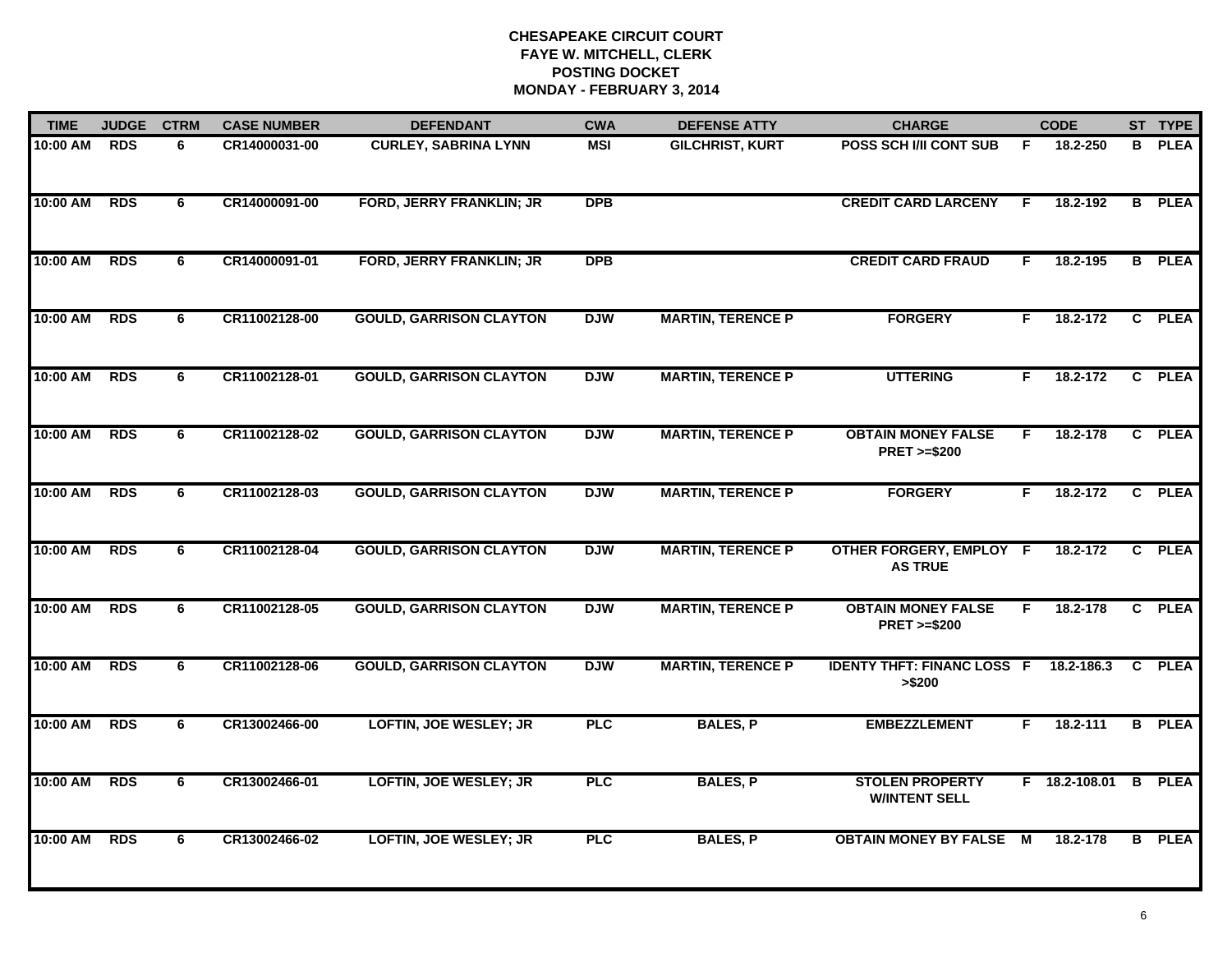| <b>TIME</b> | <b>JUDGE</b> | <b>CTRM</b> | <b>CASE NUMBER</b> | <b>DEFENDANT</b>                | <b>CWA</b> | <b>DEFENSE ATTY</b>    | <b>CHARGE</b>                                 |   | <b>CODE</b> |    | ST TYPE     |
|-------------|--------------|-------------|--------------------|---------------------------------|------------|------------------------|-----------------------------------------------|---|-------------|----|-------------|
| 10:00 AM    | <b>RDS</b>   | 6           | CR13002382-00      | <b>PETTIFORD, JASON BERNARD</b> | <b>DPB</b> | <b>ORTIZ, KATHLEEN</b> | <b>POSS OF CONTROLLED</b><br><b>SUBSTANCE</b> |   | 18.2-250    | в  | TRYL        |
| 10:00 AM    | <b>RDS</b>   | 6           | CR13002382-01      | <b>PETTIFORD, JASON BERNARD</b> | <b>DPB</b> | <b>ORTIZ, KATHLEEN</b> | <b>POSSESSION OF</b><br><b>MARIJUANA</b>      | м | 18.2-250.1  | в. | <b>TRYL</b> |